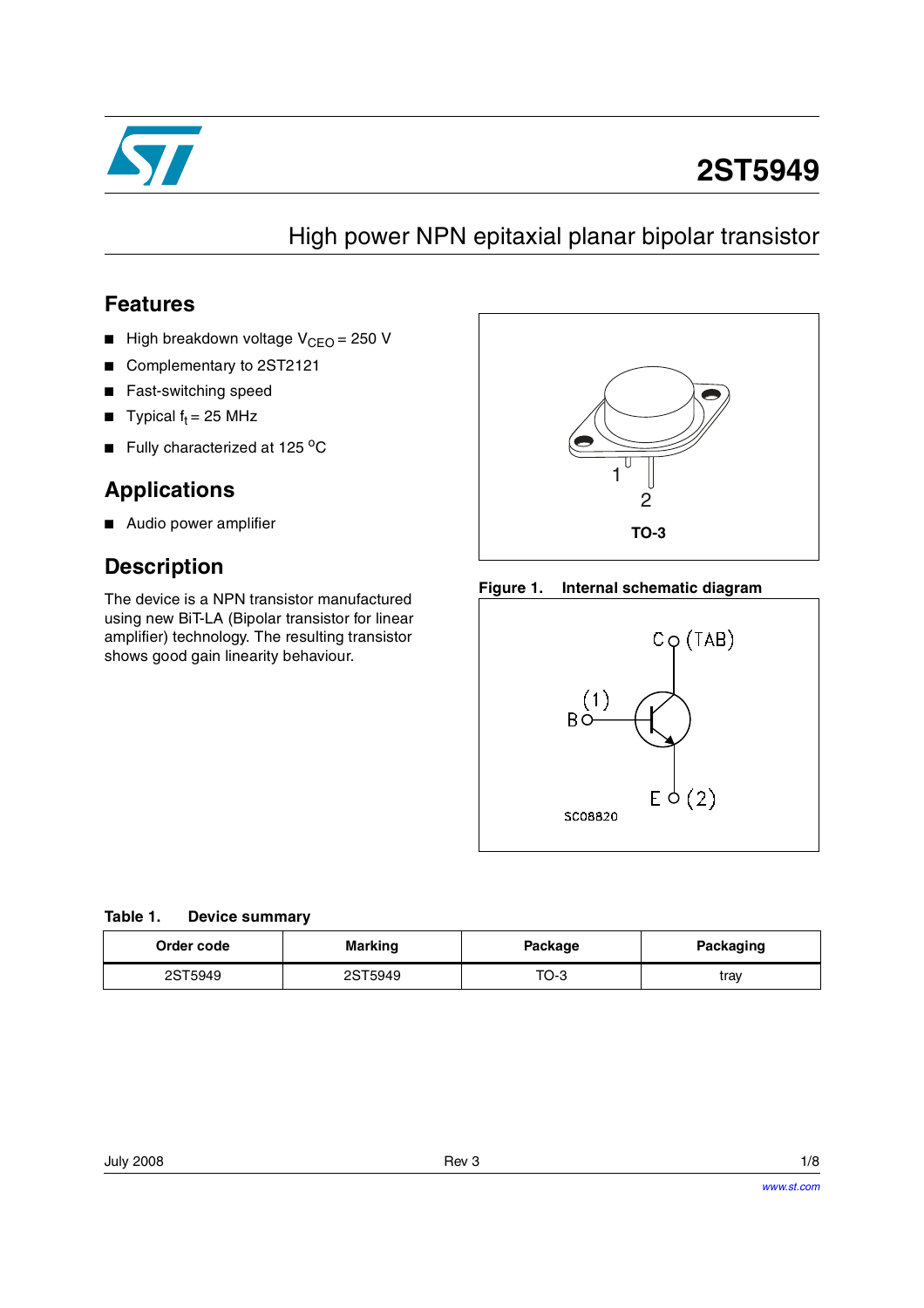# **1 Electrical ratings**

| Symbol           | <b>Parameter</b>                          | Value        | Unit |
|------------------|-------------------------------------------|--------------|------|
| $V_{CBO}$        | Collector-base voltage ( $I_F = 0$ )      | 250          | ν    |
| V <sub>CEO</sub> | Collector-emitter voltage ( $I_B = 0$ )   | 250          | ν    |
| V <sub>EBO</sub> | Emitter-base voltage ( $I_C = 0$ )        | 6            | ν    |
| I <sub>C</sub>   | Collector current                         | 17           | A    |
| <sup>I</sup> CM  | Collector peak current $(t_P < 5ms)$      | 34           | A    |
| $P_{TOT}$        | Total dissipation at $T_c = 25^{\circ}$ C | 250          | w    |
| $T_{\text{stg}}$ | Storage temperature                       | $-65$ to 200 | °C   |
| TJ               | Max. operating junction temperature       | 200          | °C   |

#### **Table 2. Absolute maximum rating**

#### **Table 3. Thermal data**

| Svmbol           | Parameter                               | <b>Value</b> | Unit          |
|------------------|-----------------------------------------|--------------|---------------|
| <b>Hthi-case</b> | Thermal resistance junction-case<br>max | υ.,          | $\degree$ C/W |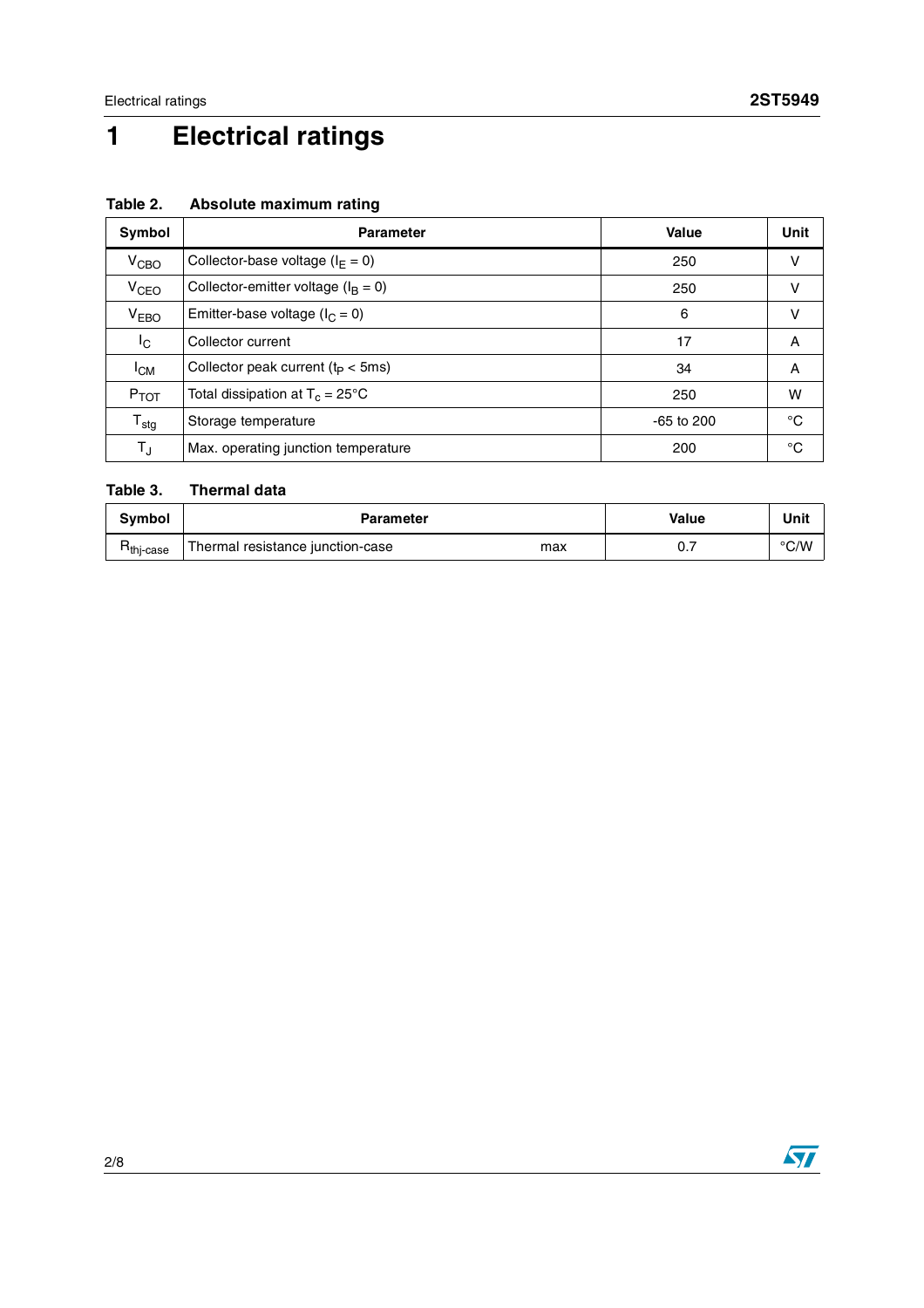## **2 Electrical characteristics**

 $(T_{\text{case}} = 25^{\circ}\text{C}$ ; unless otherwise specified)

| Symbol                       | <b>Parameter</b>                                   | <b>Test conditions</b> |                        | Min. | Typ. | Max. | Unit         |
|------------------------------|----------------------------------------------------|------------------------|------------------------|------|------|------|--------------|
| I <sub>CBO</sub>             | Collector cut-off current<br>$(I_F = 0)$           | $V_{CB} = 250 V$       |                        |      |      | 5    | μA           |
| <b>I</b> EBO                 | Emitter cut-off current<br>$(I_C = 0)$             | $V_{FB} = 6 V$         |                        |      |      | 5    | μA           |
| $V_{(BR)CEO}^{(1)}$          | Collector-emitter breakdown<br>voltage $(I_R = 0)$ | $I_C = 50$ mA          |                        | 250  |      |      | $\mathsf{V}$ |
| $V_{(BR)CBO}$                | Collector-base breakdown<br>voltage $(I_F = 0)$    | $I_C = 100 \mu A$      |                        | 250  |      |      | $\vee$       |
| $V_{(BR)EBO}^{(1)}$          | Emitter-base breakdown voltage<br>$(I_C = 0)$      | $I_F = 1$ mA           |                        | 6    |      |      | $\vee$       |
| $V_{CE(sat)}$ <sup>(1)</sup> | Collector-emitter saturation<br>voltage            | $I_C = 8 A$            | $I_R = 800 \text{ mA}$ |      |      | 3    | v            |
| $V_{BE}$ <sup>(1)</sup>      | Base-emitter on voltage                            | $I_C = 7 A$            | $V_{CF} = 5 V$         |      |      | 1.5  | V            |
| $h_{FE}$                     | DC current gain                                    | $I_C = 1 A$            | $V_{CE} = 5 V$         | 80   |      | 160  |              |
|                              |                                                    | $I_C = 7 A$            | $V_{CF} = 5 V$         | 35   |      |      |              |
| $f_T$                        | Transition frequency                               | $I_C = 1 A$            | $V_{CF} = 5 V$         |      | 25   |      | <b>MHz</b>   |

#### **Table 4. Electrical characteristics**

1. *Pulsed duration = 300 µs, duty cycle*  $\leq 1.5\%$ 

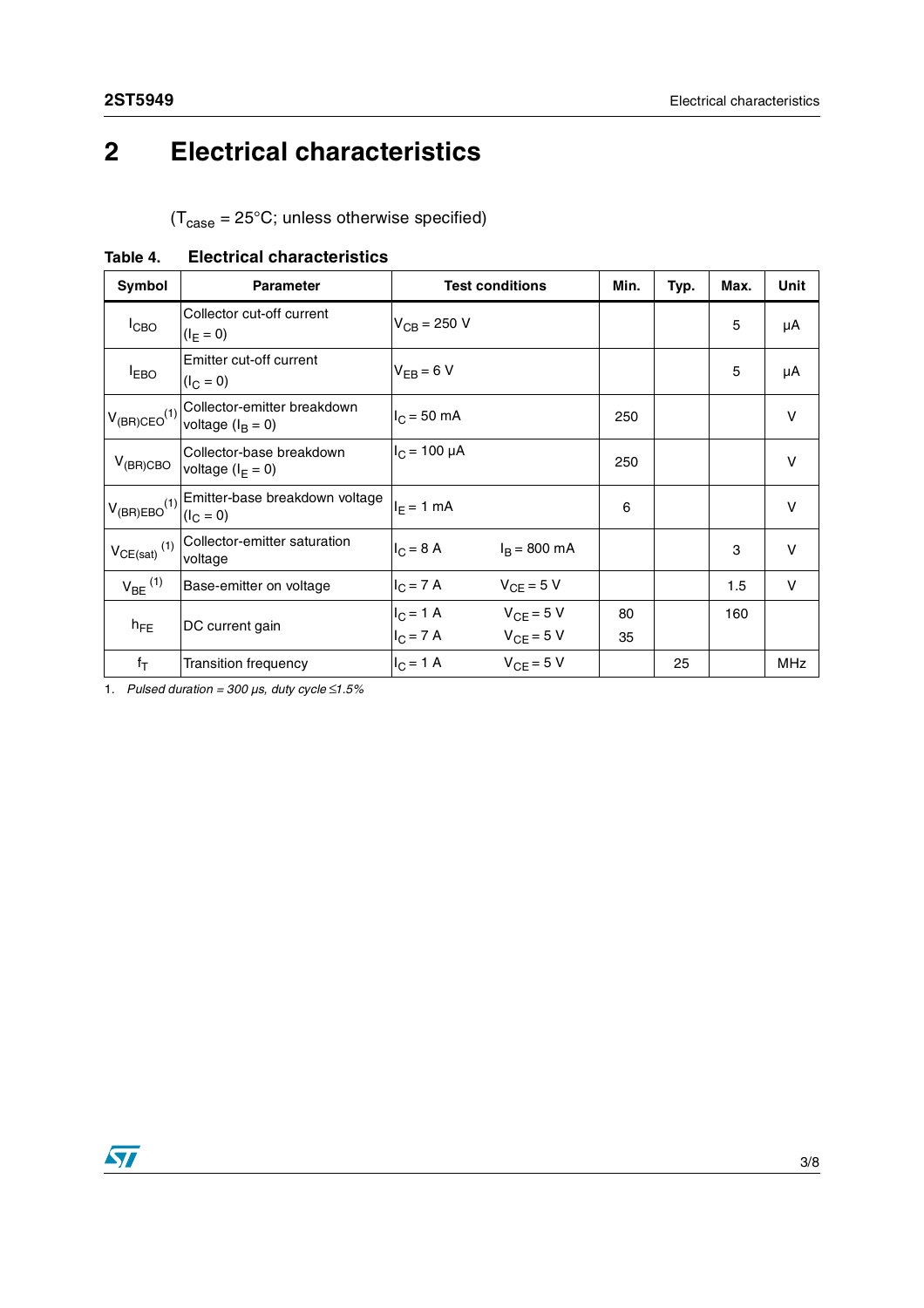## **2.1 Electrical characteristics (curves)**



 $T_J = -40^{\circ}C$ 

 $\mathbf 1$ 

 $1.2$  1.4

 $I_c(A)$ 

 $\overline{2}$ 

 $\mathbf 0$ 

 $0.2$ 

 $0.4$  0.6 0.8

 $0.01$ 

 $0.01$ 

 $0.1$ 

 $\overline{1}$ 

 $10$ 

 $L_c(A)$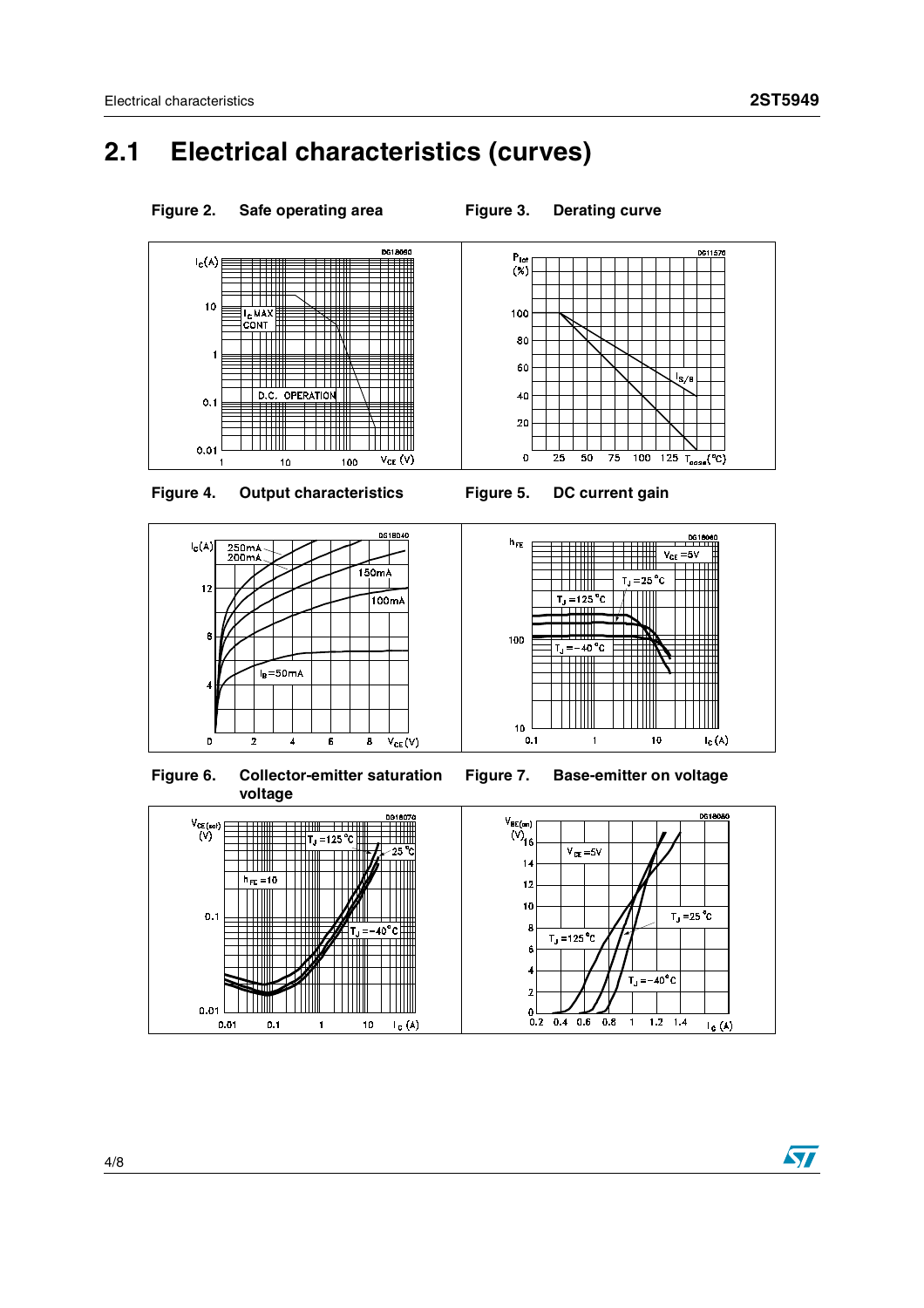## **3 Package mechanical data**

In order to meet environmental requirements, ST offers these devices in ECOPACK® packages. These packages have a Lead-free second level interconnect . The category of second level interconnect is marked on the package and on the inner box label, in compliance with JEDEC Standard JESD97. The maximum ratings related to soldering conditions are also marked on the inner box label. ECOPACK is an ST trademark. ECOPACK specifications are available at: www.st.com

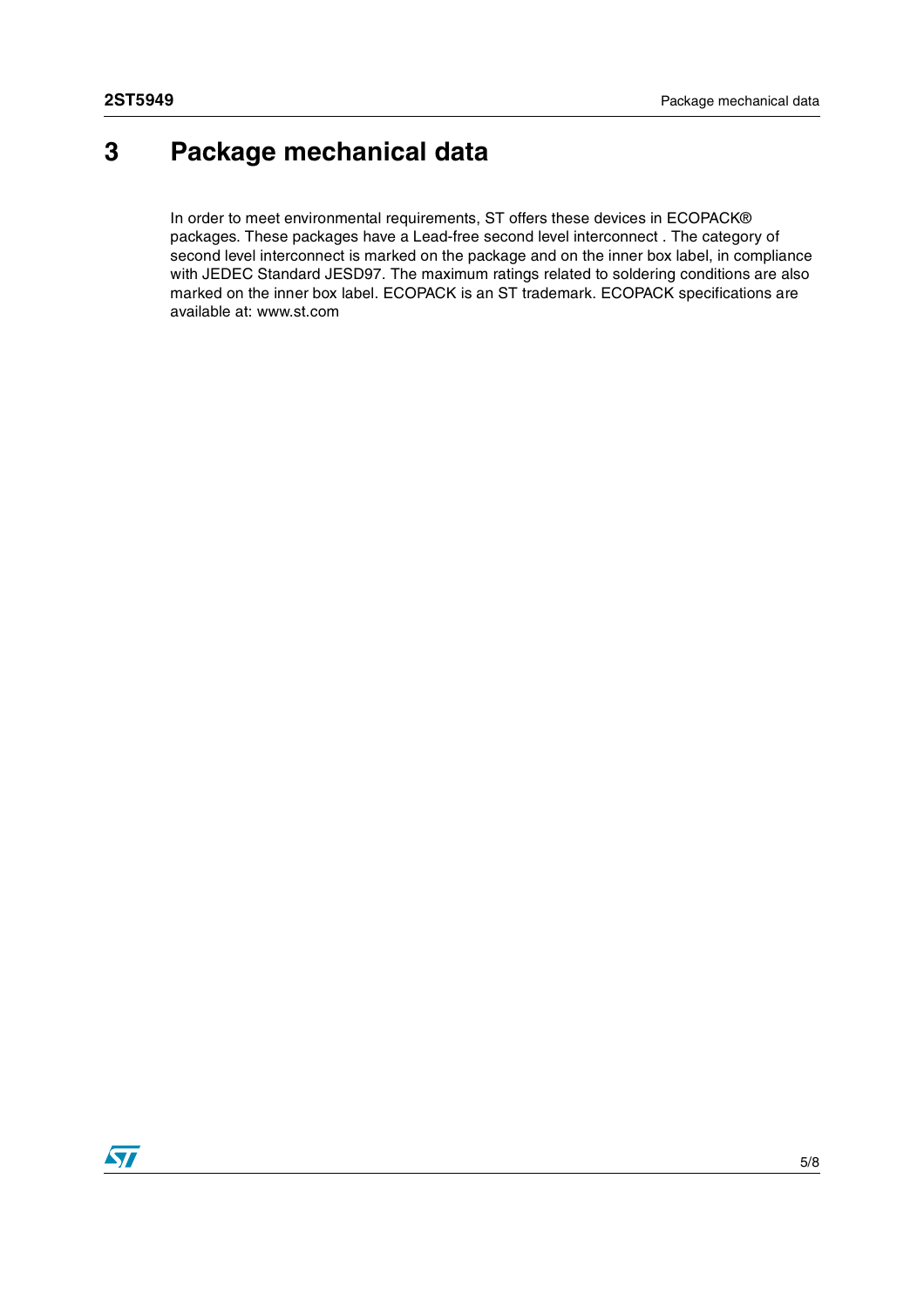|              | TO-3 mechanical data |     |       |  |  |
|--------------|----------------------|-----|-------|--|--|
| DIM.         | mm.                  |     |       |  |  |
|              | min.                 | typ | max.  |  |  |
| Α            | 11.00                |     | 13.10 |  |  |
| B            | 0.97                 |     | 1.15  |  |  |
| C            | 1.50                 |     | 1.65  |  |  |
| D            | 8.32                 |     | 8.92  |  |  |
| E            | 19.00                |     | 20.00 |  |  |
| G            | 10.70                |     | 11.10 |  |  |
| ${\sf N}$    | 16.50                |     | 17.20 |  |  |
| P            | 25.00                |     | 26.00 |  |  |
| $\mathsf{R}$ | 4.00                 |     | 4.09  |  |  |
| U            | 38.50                |     | 39.30 |  |  |
| V            | 30.00                |     | 30.30 |  |  |



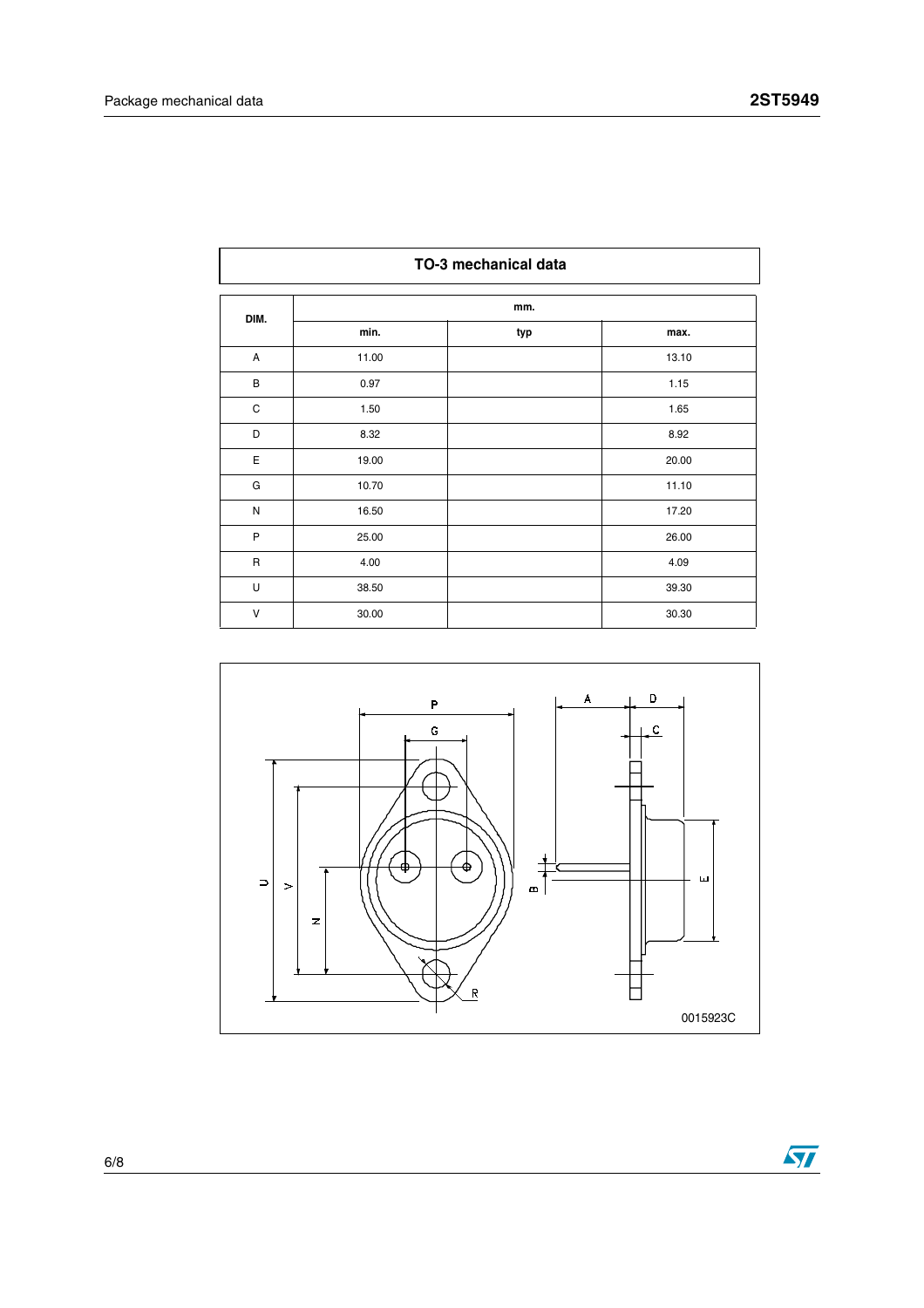# **4 Revision history**

| <b>Date</b> | <b>Revision</b> | <b>Changes</b>                                                                      |  |  |
|-------------|-----------------|-------------------------------------------------------------------------------------|--|--|
| 05-Dec-2007 |                 | Initial release.                                                                    |  |  |
| 05-May-2008 | 2               | New graphics. Updated figure 7 and maximum operating junction<br>temperature value. |  |  |
| 11-Jul-2008 | 3               | Updated figure 7 and maximum operating junction temperature value.                  |  |  |

**Table 5. Document revision history**